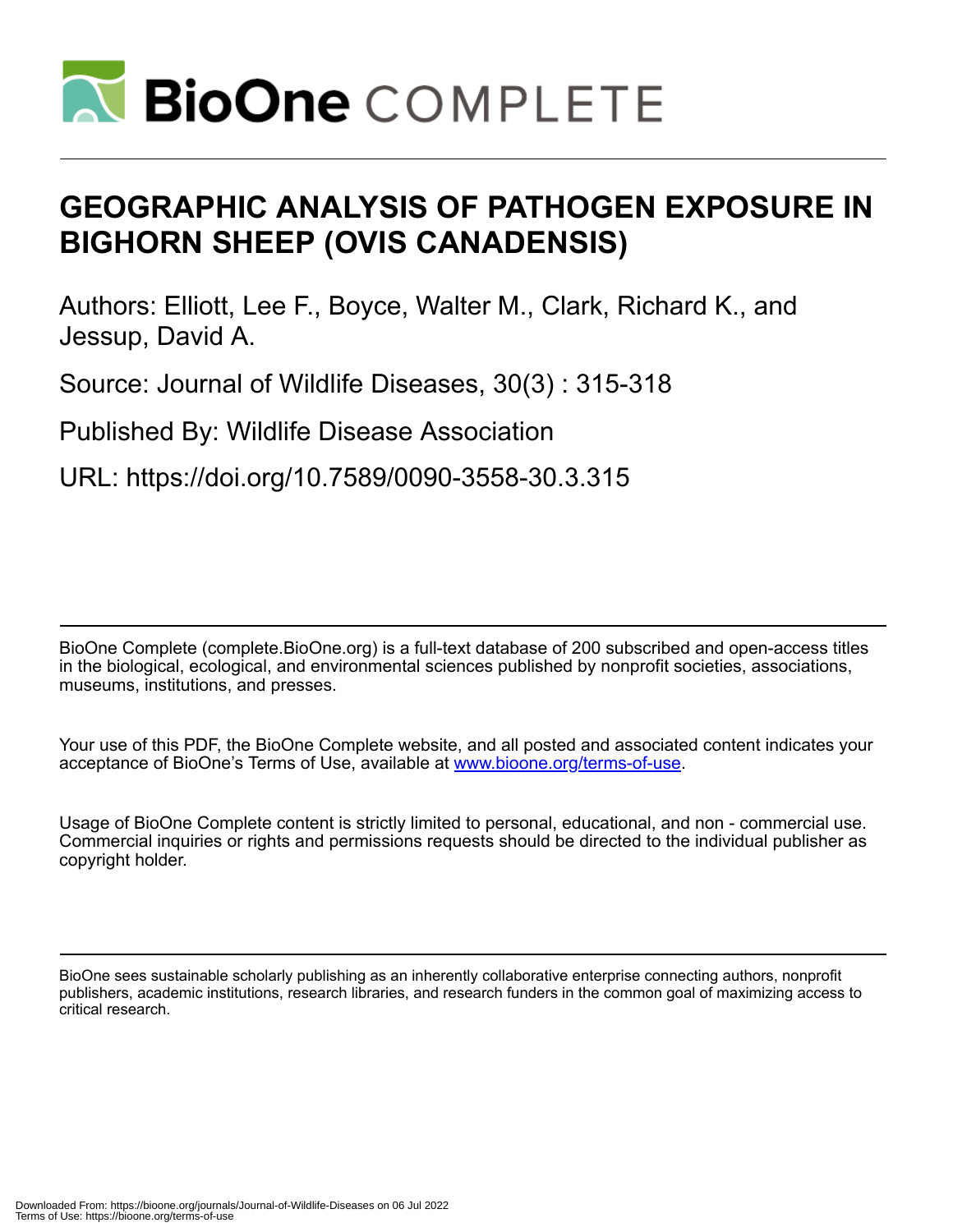## **GEOGRAPHIC ANALYSIS OF PATHOGEN EXPOSURE IN BIGHORN SHEEP (OVIS CANADENSIS)**

**Lee F. Elliott,13 Walter M. Boyce,14 Richard K. Clark,2 and David A. Jessup2**

Department of Veterinary Pathology, Microbiology, and Immunology, University of California, Davis, California 95616, USA

**<sup>2</sup>** Wildlife Investigations Laboratory, California Department of Fish and Game,

Current address: Texas Parks and Wildlife Department, 6300 Ocean Dr., Campus Box 317,

Corpus Christi, Texas 78412, USA

Corresponding author for reprints.

ABSTRACT: Antibody responses were examined among 998 bighorn sheep *(Ovis canadensis)* in California (USA) to determine spatial patterns of pathogen exposure. Using a shifting frame analysis, a specific geographic region was delineated that contained bighorn sheep with higher *(P*  $< 0.05$ ) levels of multiple exposure (antibodies detected against  $\ge$ two pathogens), as well as higher prevalence values for eight of ten individual pathogens. This region in southwestern California encompassed all of the peninsular populations of bighorn sheep recently proposed for listing as endangered by the U.S. Fish and Wildlife Service.

*Key words:* Bighorn sheep, *Ovis canadensis,* conservation, endangered species, California.

#### **INTRODUCTION**

The introduction of pathogenic microorganisms likely played an important role in reducing the distribution and abundance of bighorn sheep *(Ovis canadensis)* as settlers and their domestic livestock spread westward in the USA during the 1800's (Monson, 1980). Infectious disease continues to be an important cause of mor bidity and mortality, and our current un derstanding of disease processes has been derived primarily from epizootics caused by specific pathogenic organisms (Onderka and Wishart, 1984; Foreyt and Jessup, 1989). Management strategies that address the demographic consequences of disease should be based upon an understanding of the ecological relationships among bighorn sheep and their pathogens. However, in many cases these relationships are unclear or difficult to discern. Our objective in this study was to use a novel shifting frame analysis to identify and delineate spatial patterns of pathogen exposure among bighorn sheep populations in California.

#### **MATERIALS AND METHODS**

Blood samples were collected from 998 bighorn sheep in California between 1978 and 1990. The study sites were located between 32°43'N and  $41^{\circ}38'N$  of latitude and between  $114^{\circ}39'W$  and 120°18'W of longitude. Serological tests were performed on subsets of these samples to detect antibodies against bluetongue virus, bovine herpes virus 1, bovine viral diarrhea-mucosal dis ease virus, contagious ecthyma virus, epizootic hemorrhagic disease virus, parainfluenza-3 virus, bovine respiratory syncytial virus, *Anaplasma* sp., *Toxoplasma gondii* and *Psoroptes* sp. (Clark et al., 1985, 1993). Results from individual bighorn sheep were scored as positive or negative for each pathogen based on presence or absence of antibodies. Individuals with positive test results were referred to as "exposed," and multiple exposure refers to the presence of antibodies against two or more pathogens.

To delineate spatial effects, we performed a "shifting frame" analysis to determine the percentage of individuals exposed to varying num bers of pathogens over a range of latitudes and longitudes. The latitude and longitude of the center of each of the 50 populations from which samples were obtained was reported previously (Mazet et al., 1992). In the initial step, we grouped all individuals in the most southerly degree of latitude into the first frame and calculated the frequencies of individuals determined to be exposed to varying numbers of pathogens  $(0, 1, 2, >2)$ . Then we shifted the borders of the frame 0.1 degree of latitude north such that all the individuals from 0.1 degree north of the southernmost location to 1.0 degree north of that point were included in the analysis for the next frame. The frame was then iteratively shifted 0.1 degree north until all individuals in California had been included in at least one frame. We used a similar analysis to evaluate the longitudinal shifts in multiple exposure



Rancho Cordova, California 95670, USA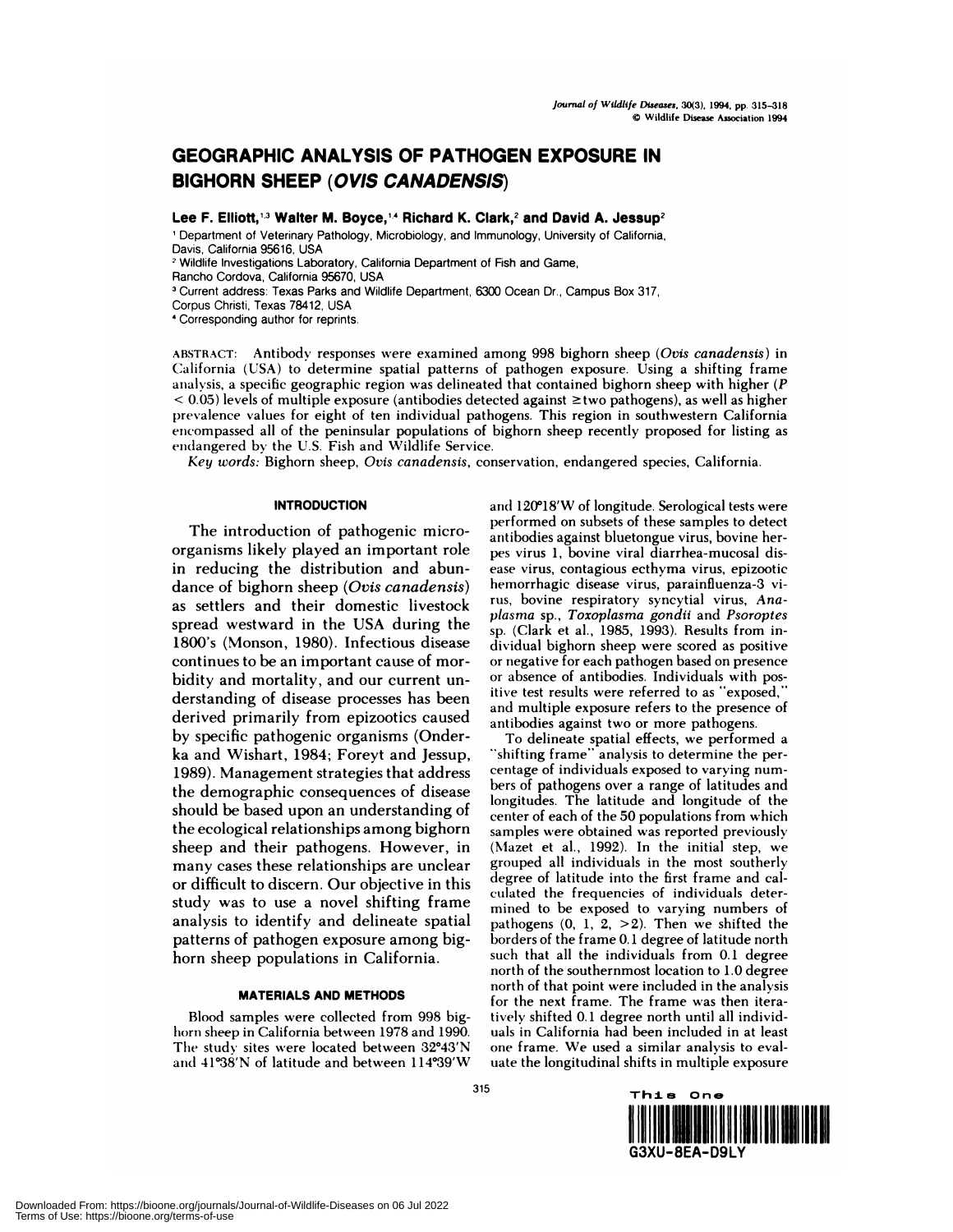

**FIGURE** 1. Shifting frame analysis over the a) lat itudinal and b) longitudinal range of California with frequencies of individuals exposed to  $0$  (-),  $1$  ( $\blacksquare$ ), 2 **(+),** or >2 *(\*)* pathogens presented for the midpoint of each frame. Points of intersection between increasing frequencies of multiple exposure and decreasing frequency of unexposed individuals are shown by arrows.

frequencies. To avoid error due to differences in the number of pathogens for which each individual was tested, only individuals surveyed for greater than seven pathogens were included in the shifting frame analyses.

The shifting frame analysis defined a geographical area containing individuals with apparent increased levels of exposure. These apparent differences were tested by comparing frequencies of multiple exposure and individual pathogen exposure inside and outside of the defined area. We used log-likelihood ratio tests for independence of frequencies (G-tests) for the comparisons except where observed cell frequencies were less than five; in these cases we used Fisher's exact tests (Sokal and Rohlf, 1981).



**FIGURE** 2. Map of sites for which serologic data from bighorn sheep in California were analyzed. Subspecies are indicated as  $(\star)$  for *O. canadensis californiana,* **(U)** for *0. canadensls nelsoni,* and (A) for *0. canadensls cremnobates.* The area of special con cern as determined by a shifting frame analysis of multiple exposure is demarcated by hatch marks.

#### **RESULTS**

Based on the shifting frame analysis (Fig. 1), the frequency of individuals exposed to no pathogens was very low for low latitude frames (those below  $33^{\circ}48'N$ ), rose to a maximum at intermediate latitudes  $(33°48'$  to  $35°36'N)$ , and dropped to moderate levels at higher latitudes  $(>35°36'N)$ . The reverse of this phenomenon was apparent in the trend of frequencies for individuals exposed to more than one pathogen. Curves representing frequencies of unexposed and multiply-exposed individuals intersected at about 33°48'N. This point of intersection delineated populations of highest exposure, and because this point represents the shifting frame's midpoint, populations of special concern actually lay in latitudes south of a point 0.5 degree north of this intersection point. Based on results of equivalent shifting frame analysis of longitudinal effects, we noted an area of high exposure delineated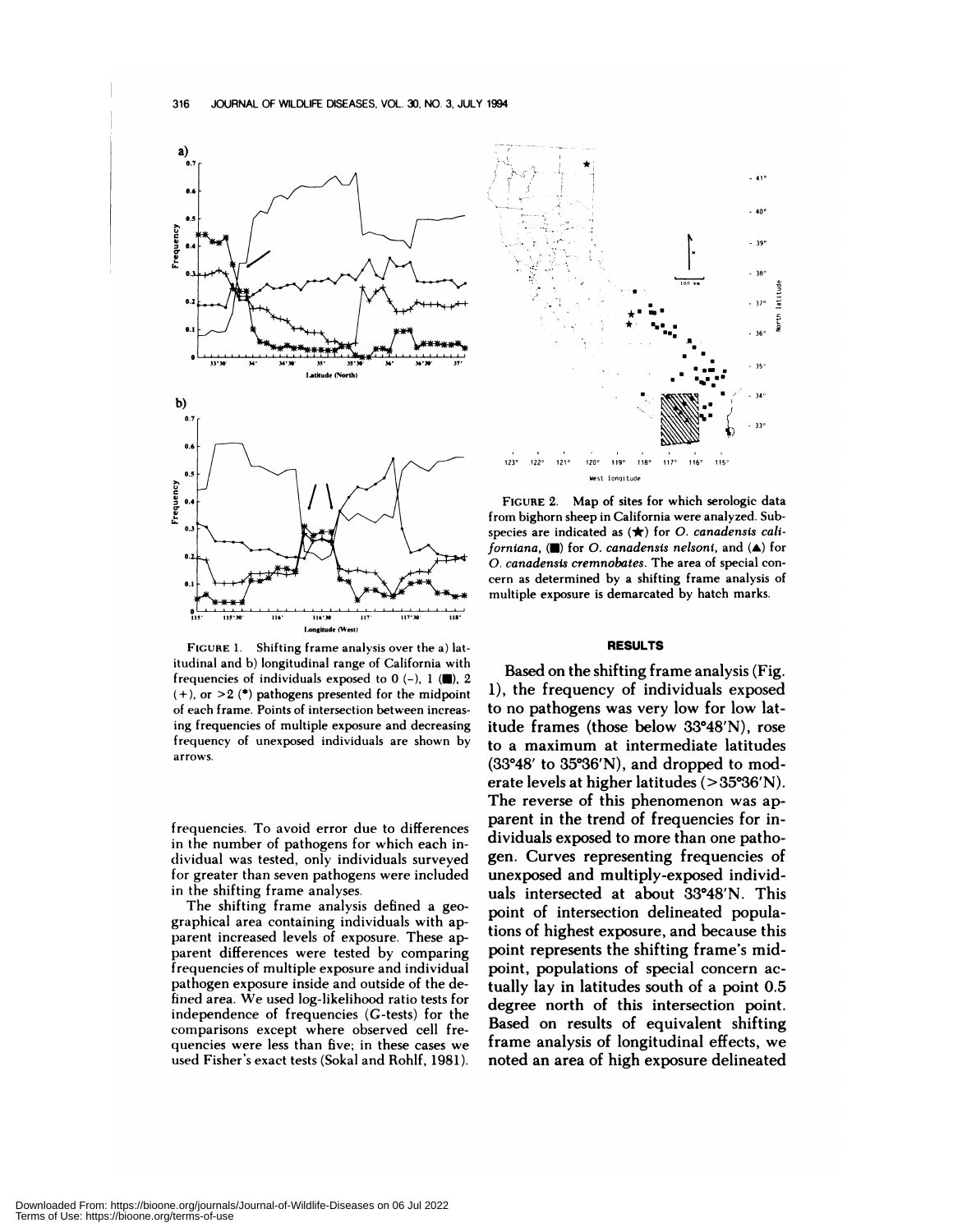by the intersection points at longitudes  $116°18'W$  and  $116°36'W$ . This area also included 0.5 degree either side of those two points because those points represented midpoints of the shifting frame. The geographical area delimited by these longitudinal and latitudinal boundaries defined a set of populations in southwestern California where individual bighorn sheep have been exposed to a greater number of different pathogens (Fig. 2). This association between geographic location and multiple exposure was highly significant  $(G = 118.0; P < 0.001)$ . The prevalence of exposure to each pathogen, except *Psoroptes* sp. and *Toxoplasma gondii,* also was significantly higher inside versus outside the defined area (Table 1).

#### **DISCUSSION**

Based on the shifting frame analysis of pathogen exposure frequencies, bighorn sheep populations in a defined region of southwestern California had a higher level of pathogen exposure than populations outside of this region (Table 1, Fig. 1). The area delimited by this analysis included all of the populations currently recognized by the state of California as belonging to subspecies *0. canadensis cremnobates* (Fig. 2). Numbers of *0. canadensis cremno bates* in the peninsular mountain ranges of California have decreased sharply since 1977, and several of the pathogens ex amined in our study have been isolated from dead and dying bighorn sheep in this area (DeForge et al., 1982). The decline in population numbers coupled with the perceived threat of continuing disease-induced mortality has prompted both state and federal action. The subspecies *0. can adensis cremnobates* has been listed by the state as threatened, and the federal government recently proposed listing the peninsular populations of *0. canadensis* as en dangered under the U.S. Endangered Species Act (U.S. Fish and Wildlife Service, 1992).

Our results are compatible with the hypothesis that there is a causal relationship

**TABLE** 1. Antibody prevalences among bighorn sheep in California located inside and outside of the area determined to be of special concern by shifting frame analysis. C-statistics and their associated probabilities *(P)* are reported except where cell frequencies were less than five, in which case Fisher's exact probabilities are reported.

|                | Seroprevalence |        |        |         |
|----------------|----------------|--------|--------|---------|
| Pathogen       | Outside        | Inside | G      | P       |
| Ana*           | 0.0            | 50.0   | NDʰ    | <0.001  |
| BTV            | 6.2            | 46.7   | 127.62 | <0.001  |
| <b>BVD-MDV</b> | 4.9            | 18.0   | 21.90  | < 0.001 |
| CEV            | 20.6           | 56.2   | 28.39  | <0.001  |
| <b>EHDV</b>    | 11.1           | 52.1   | 91.26  | <0.001  |
| <b>BHV1</b>    | 0.0            | 2.5    | ND     | 0.003   |
| PI3V           | 8.1            | 20.0   | 15.64  | < 0.001 |
| Pso            | 10.6           | 3.5    | ND     | 0.021   |
| BRSV           | 6.5            | 15.4   | 5.54   | 0.019   |
| Tox            | 21.6           | 25.0   | ND     | 0.775   |

Pathogens: Ana, *Anaplasma* sp.; BTV, bluetongue virus; BVD- MDV, bovine viral diarrhea-mucosal disease virus; CEV, contagious ecthyma virus; EHDV, epizootic hemorrhagic di seaes virus; BHV1, bovine herpes virus 1; PI3V, parainfluenza-3 virus; Pso, *Psoroptes* sp.; BRSV, bovine re spiratory syncytial virus; and Tox, *Toxoplasma gondli.* 'ND <sup>=</sup> not determined.

between pathogen exposure and the decline of peninsular sheep numbers (De-Forge et al., 1982; Clark et al., 1985, 1993; U.S. Fish and Wildlife Service, 1992). However, caution should be exercised in the interpretation of serologic tests in the absence of a demonstrated link to demographic processes. Exposure to a large number of pathogens may have contributed to or even caused the downward trend apparent in these populations. On the oth er hand, the higher level of exposure to multiple disease agents seen in this study may simply reflect a non-causal association with other factors that are directly re sponsible for the downward trend. For ex ample, the possibility that dramatic, climate-induced cyclical fluctuations in population size are normal in desert bighorn sheep merits closer scrutiny (Wehau sen et a!., 1987).

Antibody assays clearly are of limited value in identifying cause and effect relationships. However, we did find a pattern of pathogen exposure in our spatial